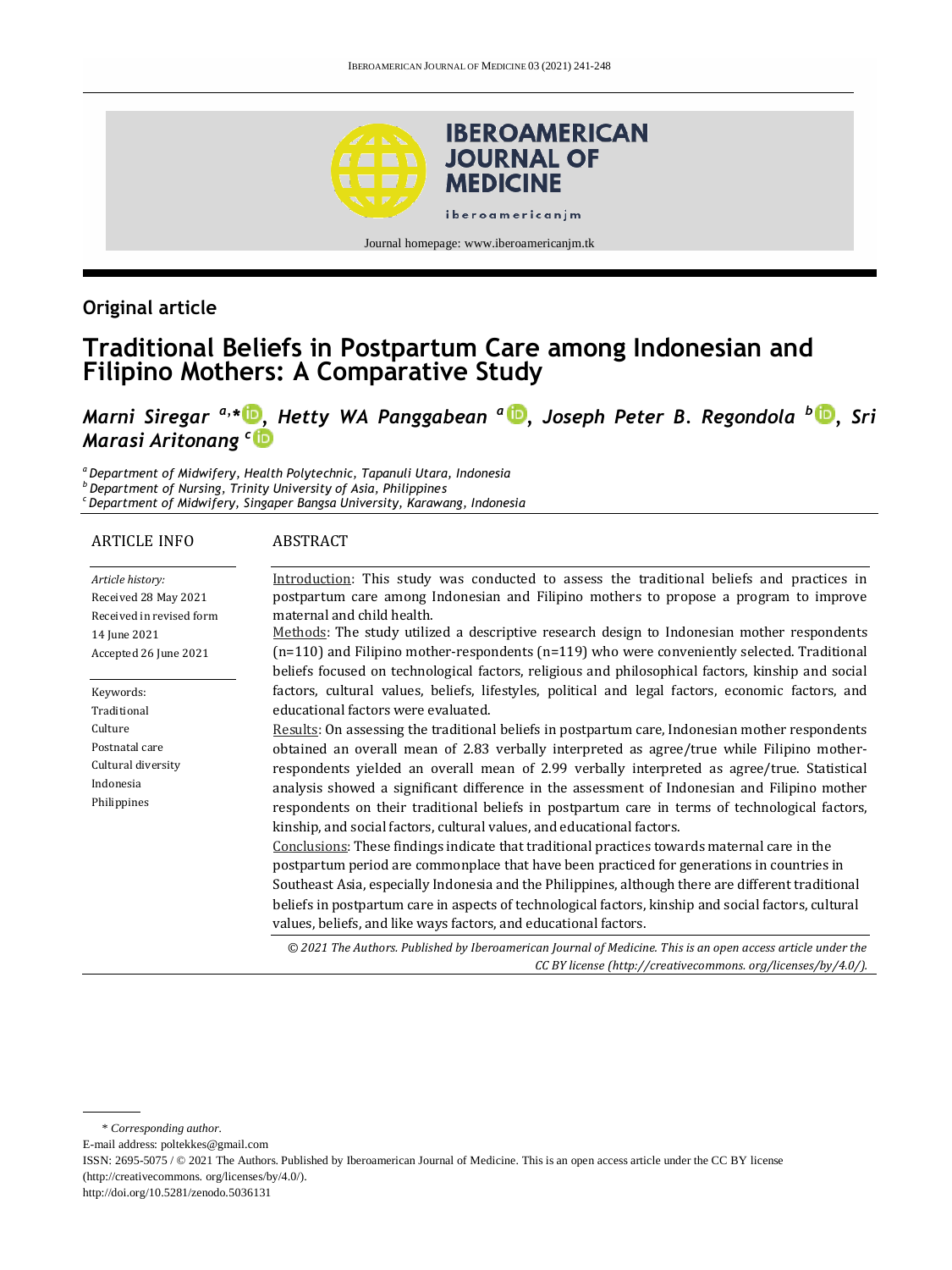# **Creencias tradicionales en la atención posparto entre madres indonesias y filipinas: un estudio comparativo**

| <b>INFO. ARTÍCULO</b>                                                                                             | <b>RESUMEN</b>                                                                                                                                                                                                                                                                                                                                                                                                                                                                                                                                                                                                                                                                                                                                                                                                                                                                                                                                                                 |
|-------------------------------------------------------------------------------------------------------------------|--------------------------------------------------------------------------------------------------------------------------------------------------------------------------------------------------------------------------------------------------------------------------------------------------------------------------------------------------------------------------------------------------------------------------------------------------------------------------------------------------------------------------------------------------------------------------------------------------------------------------------------------------------------------------------------------------------------------------------------------------------------------------------------------------------------------------------------------------------------------------------------------------------------------------------------------------------------------------------|
| Historia del artículo:<br>Recibido 28 Mayo 2021<br>Recibido en forma revisada<br>14 Junio 2021                    | Introducción: Este estudio se realizó para evaluar las creencias y prácticas tradicionales en la<br>atención posparto entre madres indonesias y filipinas para proponer un programa para mejorar<br>la salud maternoinfantil.<br>Métodos: El estudio utilizó un diseño de investigación descriptivo para las madres encuestadas                                                                                                                                                                                                                                                                                                                                                                                                                                                                                                                                                                                                                                                |
| Aceptado 26 Junio 2021                                                                                            | indonesias $(n=110)$ y las madres filipinas encuestadas $(n=119)$ que fueron convenientemente<br>seleccionadas. Creencias tradicionales enfocadas en factores tecnológicos, factores religiosos y                                                                                                                                                                                                                                                                                                                                                                                                                                                                                                                                                                                                                                                                                                                                                                              |
| Palabras clave:<br>Tradicional<br>Cultura<br>Cuidados posnatales<br>Diversidad cultural<br>Indonesia<br>Filipinas | filosóficos, factores sociales y de parentesco, valores culturales, creencias, estilos de vida,<br>factores políticos y legales, factores económicos y factores educativos fueron evaluadas.<br>Resultados: Al evaluar las creencias tradicionales en la atención posparto, las madres indonesias<br>encuestadas obtuvieron una media general de 2,83 interpretado verbalmente como de acuerdo /<br>verdadero, mientras que las madres filipinas encuestadas arrojaron una media general de 2,99<br>interpretadas verbalmente como de acuerdo/verdadero. El análisis estadístico mostró una<br>diferencia significativa en la evaluación de las madres encuestadas indonesias y filipinas sobre<br>sus creencias tradicionales en la atención posparto en términos de factores tecnológicos,<br>parentesco y factores sociales, valores culturales y factores educativos.<br>Conclusiones: Estos hallazgos indican que las prácticas tradicionales hacia el cuidado materno en |
|                                                                                                                   | el posparto son un lugar común que se ha practicado durante generaciones en países del sudeste<br>asiático, especialmente Indonesia y Filipinas, aunque existen diferentes creencias tradicionales<br>en el cuidado posparto en aspectos de factores tecnológicos, parentesco y factores sociales,<br>valores culturales, creencias y factores de formas similares, y factores educativos.                                                                                                                                                                                                                                                                                                                                                                                                                                                                                                                                                                                     |
|                                                                                                                   | © 2021 Los Autores. Publicado por Iberoamerican Journal of Medicine. Éste es un artículo en acceso abierto<br>bajo licencia CC BY (http://creativecommons. org/licenses/by/4.0/).                                                                                                                                                                                                                                                                                                                                                                                                                                                                                                                                                                                                                                                                                                                                                                                              |

HOW TO CITE THIS ARTICLE: Siregar M, Panggabean HWA, Regondola JPB, Aritonang SM. Traditional Beliefs in Postpartum Care among Indonesian and Filipino Mothers: A Comparative Study. Iberoam J Med. 2021;3(3):241-248. doi: [10.5281/zenodo.5036131.](http://doi.org/10.5281/zenodo.5036131)

# **1. INTRODUCTION**

Indonesian women's postpartum beliefs are grounded in religion and long-held health practices. The country is challenged with increasing maternal and neonatal mortality rates, although the recommended reduction strategies are in place [1]. Meanwhile, in the Philippines, postpartum recovery is also surrounded by a wide variety of beliefs, traditional practices, and rituals that involve both mother and infant. Cultural beliefs may be considered implementing maternal care and other health programs that fit their cultural practices [2].

Many cultures have different methods of care during the postpartum period [3]. Some of these cultural practices relate to physical activity levels, taboos and rituals, food and dietary requirements, baths, and purification rituals, among many other approved official routines in nursing care comprised of a varying diet, sufficient amount of fluid intake, self-care and promotion of hygiene practices like sits' bathing, showering, ambulation and exercise. These can seem foreign and very dangerous to a mother with

different cultural beliefs [4].

In many societies in the Southeast Asian region, traditional beliefs and practices are believed to be vital to maternal and child health [5]. Deep cultural and social meanings are attached to practices related to behaviors, activities, foods, hygiene, and infant care with variance by regions [6]. There are pretty diverse interpretations of the traditional postpartum beliefs and practices, even in the urbanized communities [7]. For example, in Indonesia and the Philippines, comparative postpartum mothers 'beliefs and practices have not been well documented.

The postpartum period is crucial for the wellbeing of a mother and new born baby. Postnatal complications are considered as crucial maternal health problems that should be addressed [8]. During the first postnatal year, postnatal complications could increase the risk of perinatal and infant mortality and other mental problem [9]. The complications also imply negative financial and productivity consequences. In Indonesia, the postnatal service utilization is lower than the skilled birth attendance coverage. Maternal health remains a persisting public health challenge while postnatal care utilization in the rural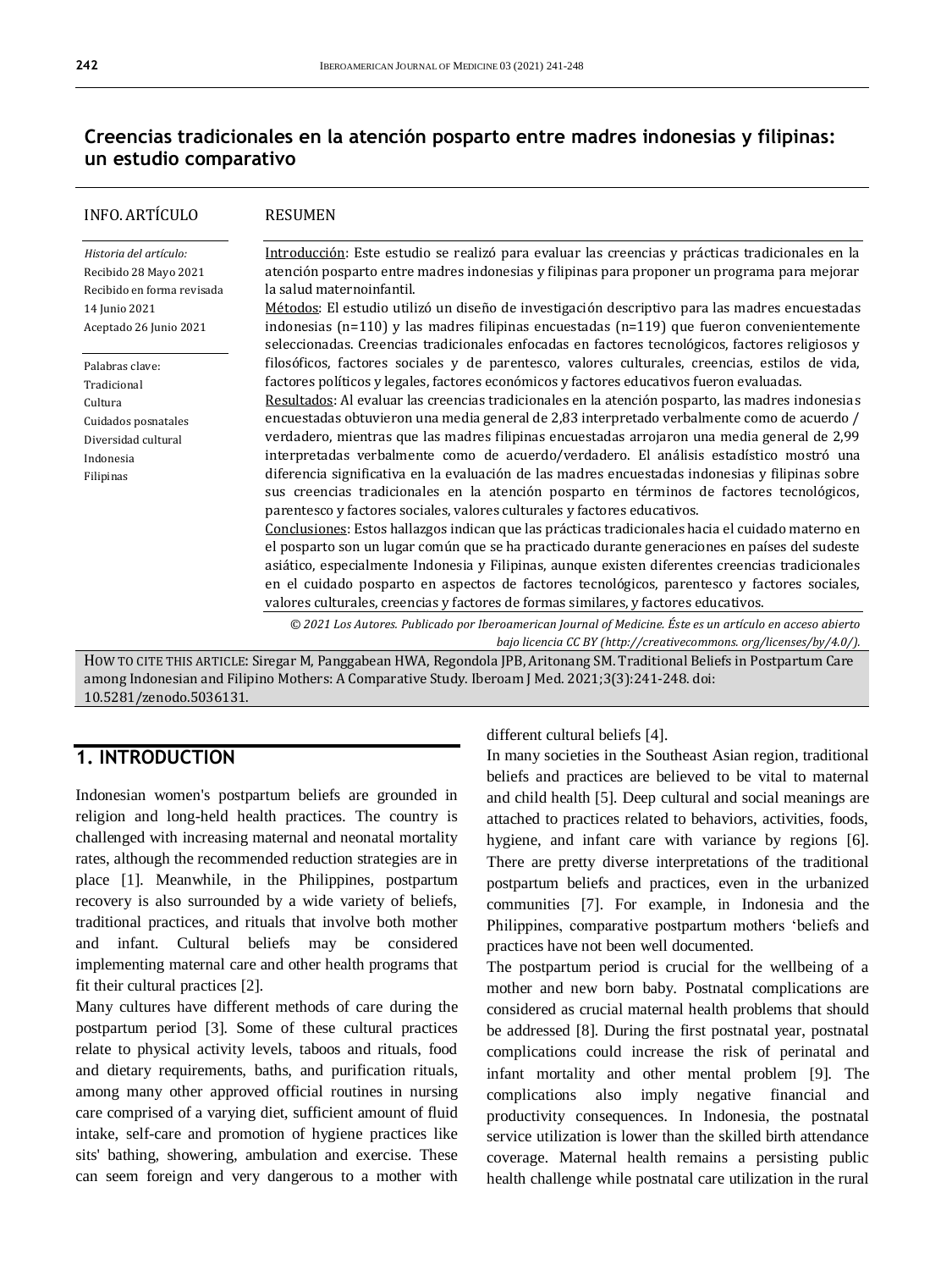area of Indonesia is lower than in the urban area, similar to other low- and middle-income countries [10]. Similarly, in the Philippines, low healthcare services utilization in postpartum women contributes to significant maternal deaths during the postpartum period [11].

Unfortunately, most rural or suburban areas do not conform to government services due to perceived traditional beliefs and practices. The postpartum period is an exceptional phase in the life of a newly delivered mother and her newborn. It is filled with strong emotions, physical changes, new and changed relationships, assumptions, and adjustments into the new mother role [12]. The postpartum period is one of the most critical stages for the mother-child dichotomy and has been influenced by multiple cultural beliefs and practices transmitted from generation to generation. While many studies describe the traditional beliefs and practices surrounding the childbearing process, some traditional practices are beneficial to the mother and baby, whereas other practices are not [13].

Many traditional beliefs are grounded in religion and permeate cultural practices, making it challenging to counter long-held health practices based on recent healthcare advances. Use of birth attendants in rural areas remains dominant and women believe that following traditional beliefs leads to health outcomes therefore many mothers follow all relatives' suggestions. Understanding the complexities of local culture is the first step to improving women's awareness of preserving their pregnancy and preventing complications. The purpose of this study is to compare the significant traditional maternal health beliefs and practices carried out by women during a postpartum stage in Indonesia and in the Philippines with emphasis on influence on maternal health utilization. It is hoped that the study results are essential to policymakers to understand the traditional maternal health beliefs and practices and serve as groundwork for any possible intervention aimed at improving the low utilization of maternity care services in the study area.

# **2. METHODS**

#### **2.1. STUDY DESIGN**

This study utilized a descriptive research design, which permitted understanding phenomena, meanings, and personal values related to evaluating traditional beliefs, practices, and wellness in postpartum care among Indonesian and Filipino mothers. Structured survey questionnaires were used to gather quantitative data. This approach afforded the collection of quantitative data about real-life experiences of Indonesian and Filipino mothers who have observed traditional postpartum beliefs and practices passed on from one generation to another. A descriptive approach was used for quantitative analysis, which will provide a clear interpretation of the traditional beliefs and practices of postpartum care in which a cultural-sensitive care program may be developed to enhance maternal and child health.

#### **2.2. POPULATION, SAMPLE AND SAMPLING TECHNIQUE**

The study population included Indonesian mothers from various localities of North Tapanuli, Indonesia, and Filipino mothers from different suburban districts of Manila. Since the characteristics of the community or population in this study have similarities in cultural beliefs in postpartum care, convenience sampling is theoretically suitable as a sampling technique. Considering the population number of postpartum mothers is more than 1000; therefore, the total sample may be determined by 10% out of the population [1]. Therefore we consider taking 200 participants consisting of 100 Indonesian mothers and 100 Filipino mothers who met the inclusion criteria such as conforming to traditional beliefs in postpartum care and conveniently available in the selected research locales. In contrast, postpartum mothers with complicated pregnancies and over the postpartum stage are excluded from this study. Non-probability sampling was focused on sampling technique where the selection of respondents was based on the judgment of the researcher based on the following inclusion: (1) Indonesian mother who conforms to traditional beliefs and practices in postpartum care. (2) Filipino mothers conform to traditional beliefs and practices in postpartum care (3) willing to participate voluntarily in the study. Exclusion criteria: (1) Postpartum mothers with complicated pregnancy (2) Mothers over the postpartum stage.

#### **2.3. RESEARCH INSTRUMENTS**

The research study referred to an open-access and validated tools on Postpartum Beliefs and Practices Survey by Shouman and colleagues of the Mansoura University of Egypt, designed to compare beliefs and practices related to postpartum care and being modified in order to align with Indonesian and Filipino mother respondents.

The adapted self-administered survey questionnaire consisted of three (3) parts: Profile Characteristics; Traditional Beliefs on Postpartum Care. Profile variables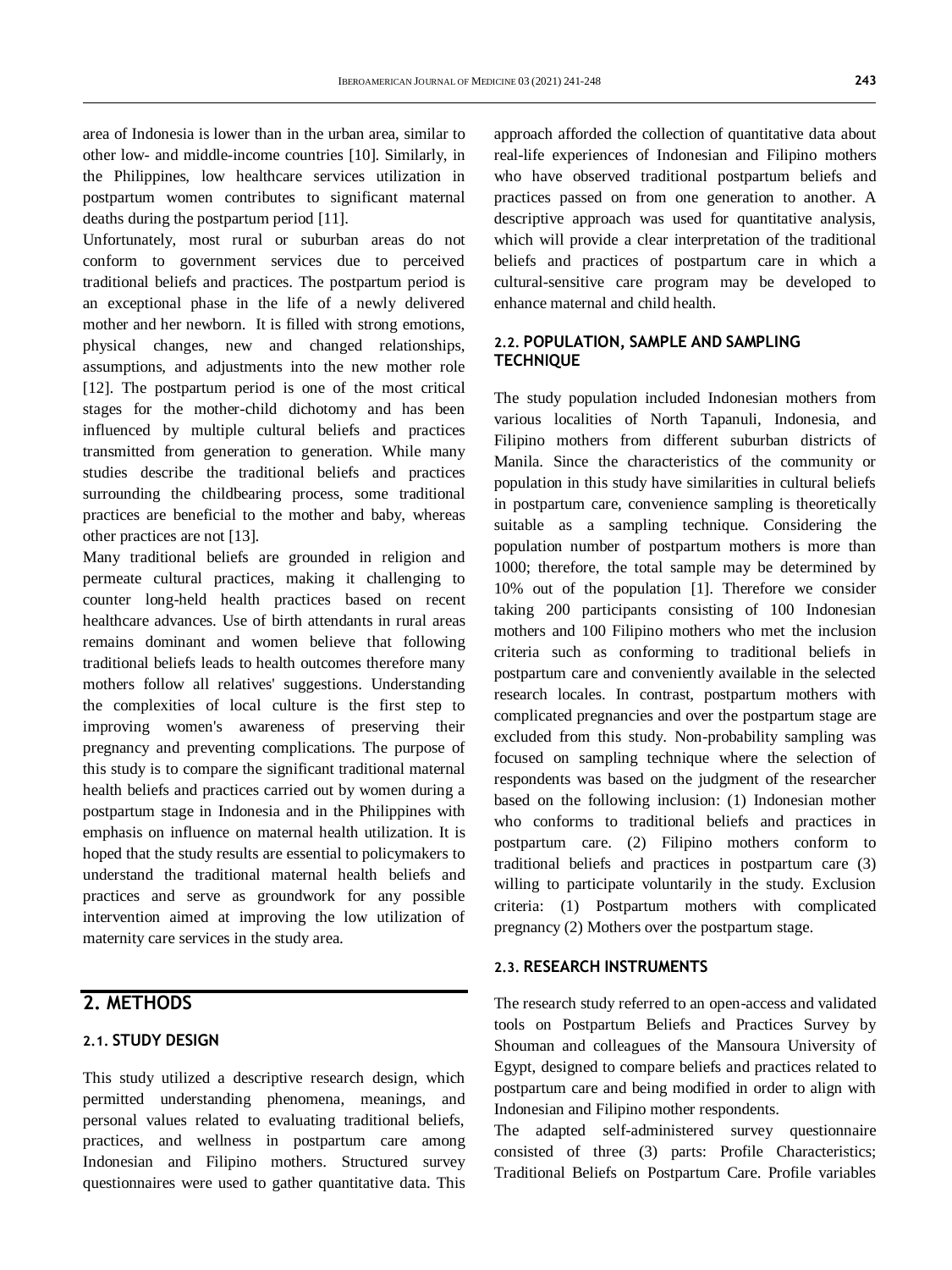included age, marital status; education; religion; employment; and children. Traditional beliefs on postpartum care were focused on several domains, including technological factors; religious and philosophical factors; kinship and social factors; cultural values, beliefs, and lifestyles factors; political and legal factors; economic factors; and educational factors. A four-point Likert scale was used to measure the responses. In identifying the respondents' perspectives of traditional beliefs in two cultural settings, the modified instruments needed to be translated from English to Indonesian and back to English to ensure items in the questionnaire are adequately aligned to potential respondents originating from Indonesia Philippines. The content of the survey questionnaire in this study needed to be subjected to validation by several experts in traditional postpartum beliefs. All necessary recommendations by the experts were integrated into the internal organization of the research instrument to ensure all the items apply to both Indonesian and Philippine cultural backgrounds. Subsequently, a pilot study was done before conducting the main study to assess the reliability or validity of the data.

Furthermore, conducting a pilot had enabled the assessment of the participant's understanding of the questions and the timing required to complete the survey. The pilot study included 10 Indonesian and 10 Filipino mother-respondents who were not part of the actual survey. Internal consistency reliability was tested for each domain not just to examine the reliability and validity of the instrument but also to assess congruence with Leininger's Cultural Care Diversity and Universality Model that forms the theoretical framework of this study. The research instrument had yielded an impressive overall 0.94 Cronbach alpha. An alpha value that is higher than 0.9, the internal consistency is excellent, and if it is at least higher than 0.7, the internal consistency is acceptable.

#### **2.4. DATA COLLECTION PROCEDURE**

The researcher had initially secured approval from the Graduate School to conduct the study. The researcher further sought administrative approval from the local authorities in selected research locales included in the study. The researcher considered qualified Indonesian and Filipino mother respondents who were deemed principal participants in the study. After all approvals and permission had been secured, the researcher started screening eligible participants based on the inclusion criteria. The purpose of the study was carefully explained to all participants. Voluntary participation was clarified among the qualified respondents and written informed consent was obtained. Confidentiality of all gathered data was assured. Privacy and anonymity of the study respondents were maintained by eliminating all potential identifiers. The researcher had personally facilitated the distribution and collection of completed survey questionnaires and was around to answer any clarification from the respondents. Staff nurse respondents took approximately ten (10) minutes to accomplish the questionnaire. Completed self-administered questionnaires were immediately collected and checked for completeness by the researcher for analysis. Descriptive statistics (frequency and percentage, weighted mean, and t-test, were used to describe and analyze gathered quantitative information. Data collection was carried out between August 2019 and March 2020.

#### **2.5. ETHICAL CONSIDERATIONS**

The research study had ensured the voluntary participation of the participants. Anonymity, confidentiality, and privacy of all gathered information from this study were maintained until the completion of the study. Moreover, the study wholly complies with all ethical standards throughout the conduct of the study. A cover letter was attached to the questionnaire to explain the details of the study. Written informed consent was obtained, and it was clarified to all participants that they were under no obligation to accomplish the survey questionnaire. All potential identifiers were eliminated in the questionnaire. The study's research protocol was subjected to the Ethics Review Board of the Trinity University of Asia.

#### **2.6. STATISTICAL TREATMENT OF DATA**

In realizing the purpose of this study, the numerical data were treated utilizing the Statistical Package for Social Science (SPSS) software. Weighted mean was utilized for the assessment of Indonesian and Filipino motherrespondents on traditional beliefs and practices. Descriptive statistics (frequency and percentage, weighted mean, and t-test, were used to describe and analyze gathered information.

### **3. RESULTS**

Results were extrapolated from questionnaires accomplished by the Indonesian mother-respondents  $(n=110)$  and Filipino mother-respondents  $(n=119)$  in this study. Data collection was carried out between August 2019 and March 2020.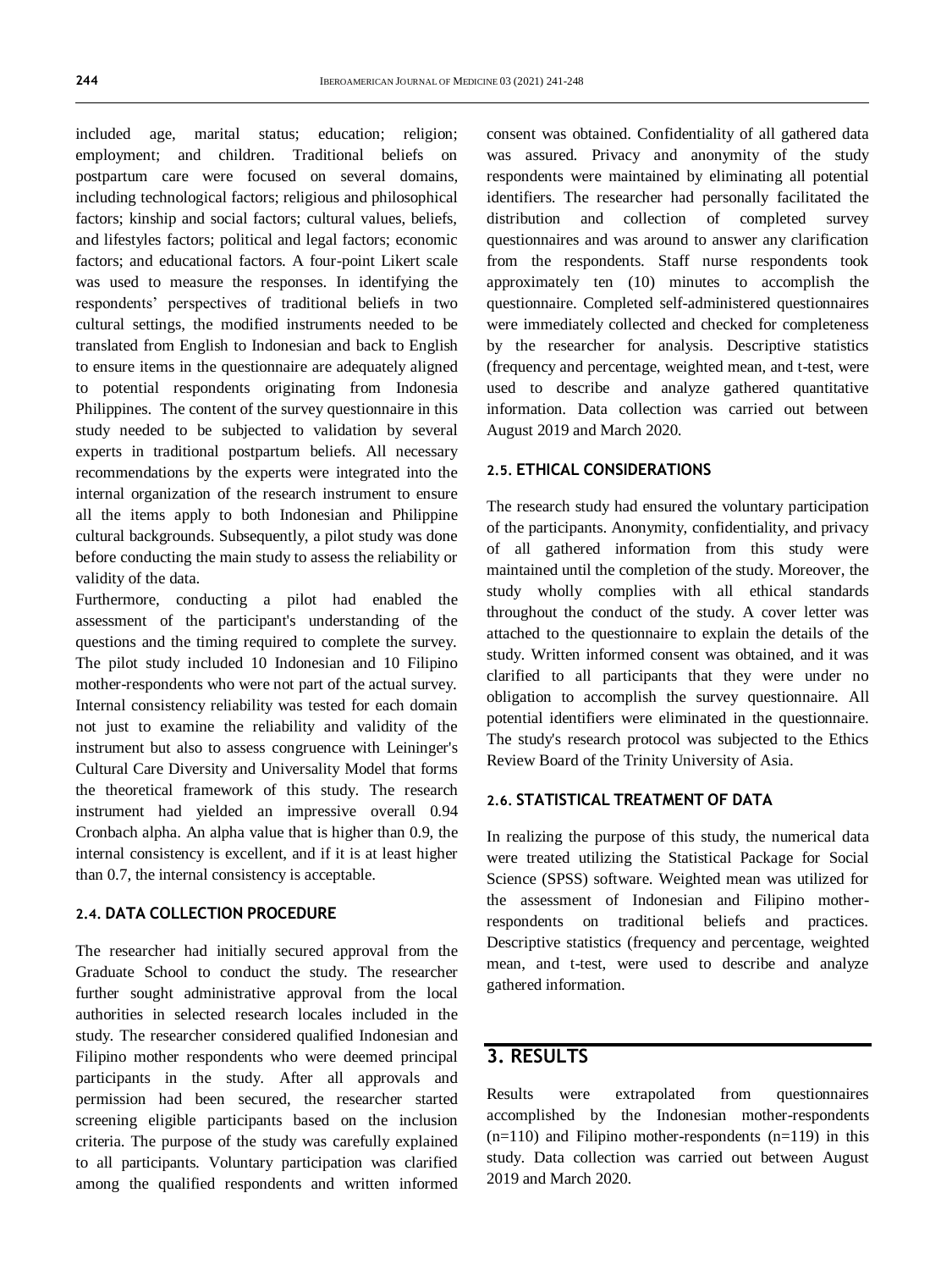| Table 1. Respondents characteristics |                            |                             |  |  |
|--------------------------------------|----------------------------|-----------------------------|--|--|
|                                      | <b>Post-partum mothers</b> |                             |  |  |
| <b>Characteristics</b>               | <b>Indonesian</b>          | <b>Filipino</b>             |  |  |
|                                      | n(%)                       | $n\left(\frac{0}{0}\right)$ |  |  |
| Age (years old)                      |                            |                             |  |  |
| 20                                   | 10(9.1)                    | 16(13.4)                    |  |  |
| 21-30                                | 56 (50.9)                  | 64 (53.8)                   |  |  |
| $31-40$                              | 38 (34.5)                  | 30(25.2)                    |  |  |
| > 41                                 | 6(5.5)                     | 9(7.6)                      |  |  |
| <b>Marital Status</b>                |                            |                             |  |  |
| Single                               | 4(3.6)                     | 26(21.8)                    |  |  |
| Married                              | 106 (96.4)                 | 76 (63.9)                   |  |  |
| Separated                            | 0(0)                       | 17 (14.3)                   |  |  |
| <b>Educational Attainment</b>        |                            |                             |  |  |
| Elementary                           | 3(2.7)                     | 16(13.4)                    |  |  |
| <b>High School</b>                   | 89 (80.9)                  | 59 (49.6)                   |  |  |
| College                              | 18 (16.4)                  | 44 (37)                     |  |  |
| <b>Religion</b>                      |                            |                             |  |  |
| Moslem                               | 101 (91.8)                 | 3(2.5)                      |  |  |
| Christian                            | 9 (8.2)                    | 116 (97.5)                  |  |  |
| <b>Employment Status</b>             |                            |                             |  |  |
| Employed                             | 61(55.5)                   | 46 (38.7)                   |  |  |
| Self-Employed                        | 32(29.1)                   | 30(25.2)                    |  |  |
| Unemployed                           | 17(15.4)                   | 43 (36.1)                   |  |  |
| <b>Number of Children</b>            |                            |                             |  |  |
| 1 Child                              | 26(23.6)                   | 8(6.7)                      |  |  |
| 2 Children                           | 42 (38.2)                  | 19(16.0)                    |  |  |
| 3 Children                           | 28(25.5)                   | 55 (46.2)                   |  |  |
| 4 Children                           | 10(9.1)                    | 25(21.0)                    |  |  |
| 5 Children or more                   | 4(3.6)                     | 12(10.1)                    |  |  |

Based on the age characteristic, more Filipino mother respondents are 20 years old and younger (13.4%) than the Indonesian mother respondents (9.1%). However, more Indonesian mother respondents are between 31-40 years old (34.5%) compared to Filipino mother respondents (25.2%). According to their marital status, the more significant proportion of the mother respondents from both countries was married (Indonesian mothers, 96.4% and Filipino mothers (63.9%)). More Filipino mother respondents were single (21.8%) than the Indonesian mother respondents (3.6%). However, more Filipino mother respondents were separated from their spouse (14.3%) in contrast with Indonesian mother respondents (0%). More Filipino mother respondents finished college (37.0%) than the Indonesian mother respondents (16.4%). However, a minimal percentage of Indonesian and Filipino mother respondents have only reached elementary education with 2.7% and 13.4%, respectively. In this study,

more Filipino mother respondents are unemployed (36.1%) than the Indonesian mother respondents (15.5%). Interestingly, about a quarter of the Indonesian and Filipino mother respondents were self-employed with 29.1% and 25.2%, respectively. Moreover, a higher percentage of Filipino mother respondents had five children or more (10.1%) than the Indonesian mother respondents (3.6%). Table 1 shows these results.

Table 2 summarizes the assessment of traditional beliefs in postpartum care on the dimensions of technological factors; religious and philosophical factors; kinship and social factors; cultural values, beliefs and like ways; political and legal factors; economic factors; and educational factors. With responses of mother respondents to individual dimensions ranging from disagreeing to agree, Indonesian mother respondents presented an overall mean of 2.83 verbally interpreted as agreeing while Filipino mother respondents depicted an overall mean of 2.66 verbally interpreted as agreeing as well.

Table 3 supports the analysis in determining a significant difference in the assessment of Indonesian and Filipino mother respondents on their traditional beliefs in postpartum care. t-test was used to compare the seven dimensions of traditional beliefs in postpartum care at a 5% significance level.

### **4. DISCUSSION**

Assessment of two groups of respondents showed varied views on modern technology regarding information dissemination, access, and its impact on traditional medicines. Nevertheless, both cultures have a common perception of the impact of the internet on their stand on traditional postpartum practices in which several pieces of information, education, and communication materials are readily accessible. While Indonesian mothers view the internet as an excellent place to browse and validate cultural beliefs, Filipino mothers avert that idea as they may have sources other than the internet to validate acquired beliefs on postpartum care.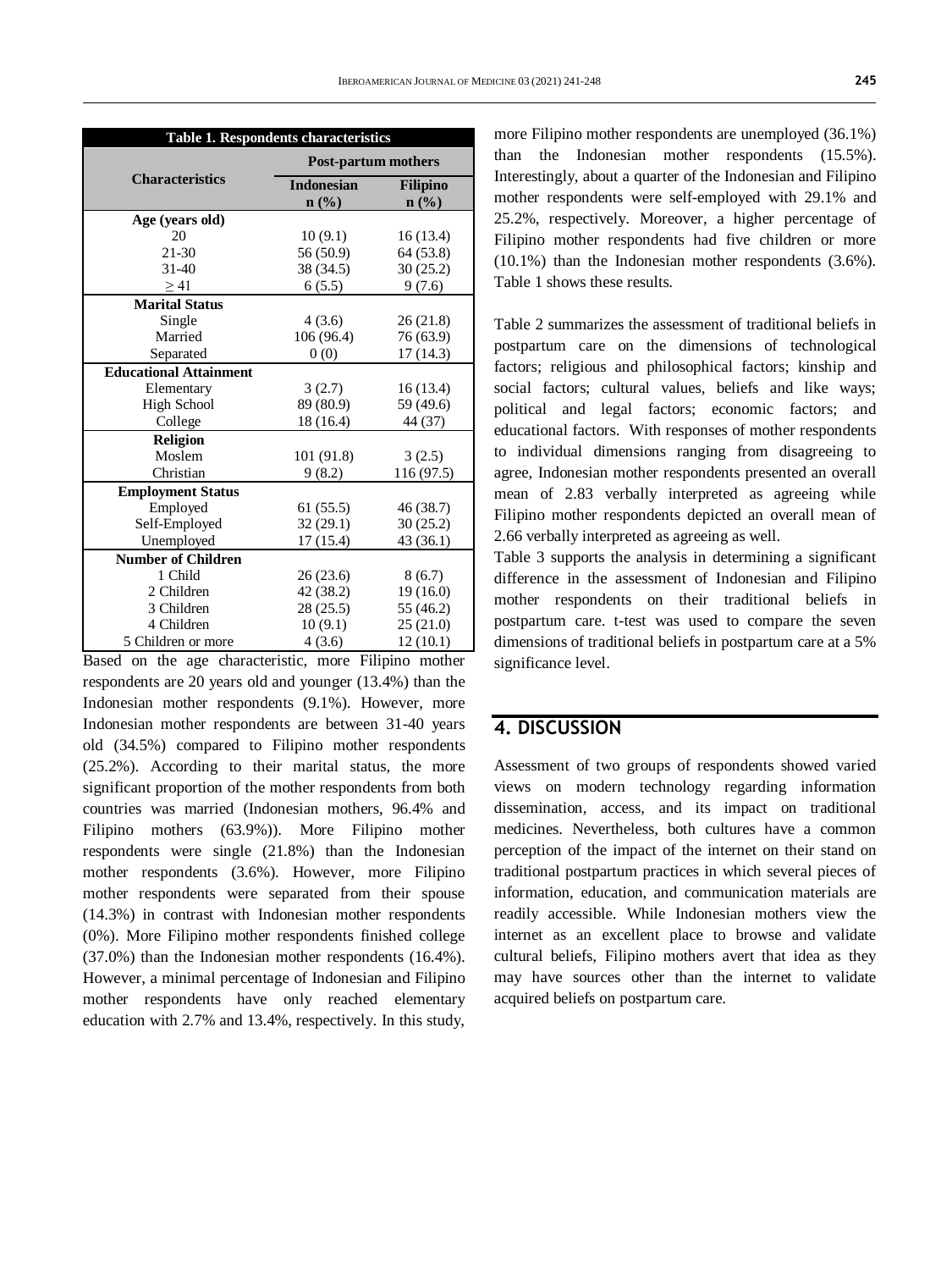| Table 2. The mean and verbal interpretation of the traditional beliefs |                           |                |                         |                   |  |  |  |
|------------------------------------------------------------------------|---------------------------|----------------|-------------------------|-------------------|--|--|--|
|                                                                        | <b>Indonesian mothers</b> |                | <b>Filipino mothers</b> |                   |  |  |  |
| <b>Variables</b>                                                       | Mean                      | <b>Verbal</b>  | <b>Mean</b>             | Verbal            |  |  |  |
|                                                                        |                           | interpretation |                         | interpretation    |  |  |  |
| <b>Technological</b>                                                   | 2.98                      | Agree/True     | 2.51                    | Agree/True        |  |  |  |
| <b>Religious and Philosophical</b>                                     | 2.55                      | Agree/True     | 2.68                    | Agree/True        |  |  |  |
| <b>Kinship and Social</b>                                              | 3.16                      | Agree/True     | 2.99                    | Agree/True        |  |  |  |
| Cultural values, beliefs and like ways                                 | 2.77                      | Agree/True     | 2.46                    | Disagree/Not True |  |  |  |
| <b>Political and Legal</b>                                             | 3.25                      | Agree/True     | 3.15                    | Agree/True        |  |  |  |
| <b>Economic</b>                                                        | 2.60                      | Agree/True     | 2.52                    | Agree/True        |  |  |  |
| <b>Educational</b>                                                     | 2.52                      | Agree/True     | 2.30                    | Agree/True        |  |  |  |

The previous study has stated that providing information concerning the effectiveness of an internet-based intervention, mothers' and fathers' parenting experience during the postpartum period and parents as users of online parenting support [15]. Previous studies indicate that internet-based interventions improve parents' knowledge, attitudes, and/or motivation [16-18]. The ubiquitous nature of technology use among postpartum women represents an opportunity to deliver support and education to women who may not otherwise receive it in the traditional setting of a physician's office. Most postpartum women have access to technology and smartphones, which they used to access information at least a few times per week throughout postpartum. The most common technologies used are apps, internet search engines, parenting websites, and e-mail [19, 20].

postpartum period, included massage, the state of pollution after childbirth, the use of traditional healers and traditional medicine and herbs, beliefs relating to hot/cold imbalance, behavioral taboos, magic, and superstition [22].

The assessment of the two groups of respondents showed the same view toward the importance of obtaining support from relatives and friends who realize the importance of rest and providing support during the postpartum period, and they shared the same opinion on the positive effect of social support on the mother's physical, emotional and mental health during the postpartum recovery. However, on the other hand, the influence of relatives, especially husband and mother or mother-in-law, is quite dominating. particularly in practicing local culture, which has been carried out for generations to accelerate postpartum healing [23], thereby increasing non-compliance with health

| Table 3. Difference between the assessment of the Indonesian and Filipino mothers respondents on their traditional beliefs in<br>postpartum care |     |          |                         |         |  |  |  |
|--------------------------------------------------------------------------------------------------------------------------------------------------|-----|----------|-------------------------|---------|--|--|--|
| <b>Variables</b>                                                                                                                                 | Df  | t-value  | <b>Critical t-value</b> | p value |  |  |  |
| Technological                                                                                                                                    | 227 | 7.235    | ± 1.97                  | .000    |  |  |  |
| <b>Religious and</b><br>Philosophical                                                                                                            | 227 | $-1.828$ | $+1.97$                 | .069    |  |  |  |
| <b>Kinship and Social</b>                                                                                                                        | 227 | 2.279    | ± 1.97                  | .024    |  |  |  |
| <b>Cultural values, beliefs</b><br>and like ways                                                                                                 | 227 | 4.586    | ± 1.97                  | .000    |  |  |  |
| <b>Political and Legal</b>                                                                                                                       | 227 | 1.401    | ± 1.97                  | .162    |  |  |  |
| <b>Economic</b>                                                                                                                                  | 227 | 1.133    | ± 1.97                  | .258    |  |  |  |
| <b>Educational</b>                                                                                                                               | 227 | 3.085    | ± 1.97                  | .002    |  |  |  |

Both cultures have a common perception of trusting various traditional therapies that offer spiritual comfort towards postpartum recovery. Moreover, both Indonesian and Filipino mothers believe in using religious artefacts to drive away evil spirits away. In line with previous research, most Thai women adhered to traditional postpartum practices related to the notion of regaining 'heat.' These included 'lying by fire,' food restrictions, taking hot baths, and consuming hot drinks. Other activities involved not exposing the body to heat loss by keeping covered, not shampooing the hair, avoiding the wind, and sexual abstinence [21]. Other studies have found that many Asian women continue to practice a wide range of traditional beliefs and practices during pregnancy, childbirth, and the workers such as midwives [8], For example, the Marapi ritual in Manunggang Jae Village is carried out with the intention that mothers who have just given birth are strong and recover quickly [24].

Assessment of two groups of respondents showed contrasting views on adherence to government-initiated programs on postpartum care should be mandatory. While most Indonesian mothers comply with their governmentinitiated health programs, most Filipino mothers cannot wholly adhere to available health programs offered by government agencies. Furthermore, both cultures think formal health care programs provided by the government significantly improve maternal and child outcomes and consider government's outreach services and home visits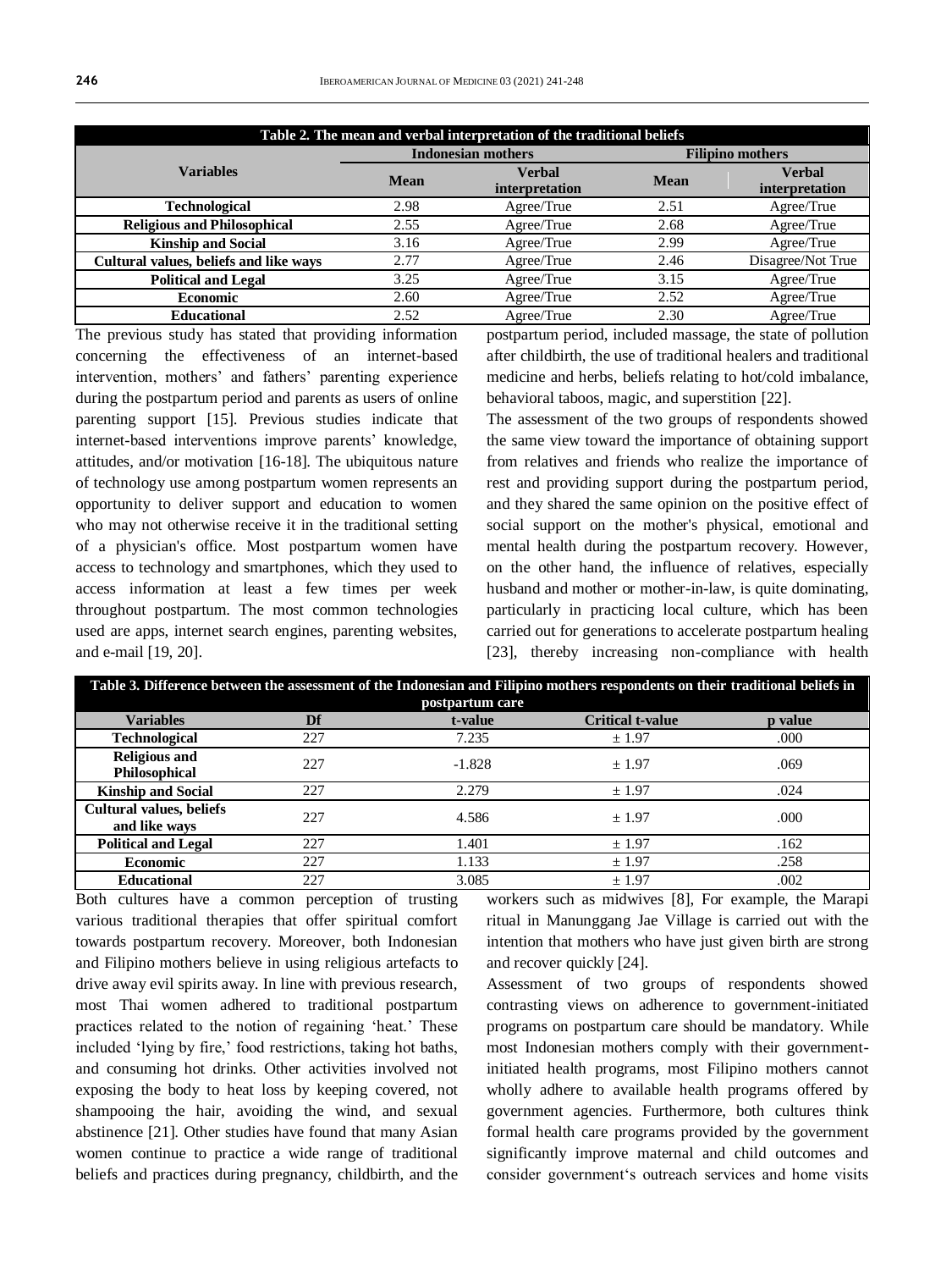of community health workers make a difference in maintaining continuity of care and supporting healthy behavior.

In order to address these needs, postnatal care programs should consistently adapt to both the physical and psychosocial needs of the mother depending on standard cultural practices and beliefs to maximize the utilization of postnatal health care services. Postnatal practices could achieve a higher quality of care by maintaining more comprehensive support and involvement between health care providers and the mother. With this, the wellbeing and emotional health of both the mother and newborn can be promoted [25]. A low ratio of utilization of healthcare services in postpartum women may contribute to maternal deaths during the postpartum period. Financial and environmental barriers might hinder healthcare services in women who deliver at home in the Philippines [11].

In many low and middle-income countries, women are encouraged to give birth in clinics and hospitals to receive care from skilled birth attendants. The birth attendant is also trained to identify, manage, and refer any health problems that arise for mother and baby. The skills, attitudes, and behavior of birth attendants and how they work in an enabling working environment impact the quality of care. If any of these factors are missing, mothers and babies will likely receive suboptimal care [11]. Poor teamwork and lack of trust and collaboration between health workers negatively influenced care [26, 27]. In line with previous studies, it was found that, on average, mothers from low-income families in Indonesia decided to give birth at home [8]. In Indonesia and other low- and middle-income countries, there could be similarities and differences in the barriers to postnatal care utilization with that of antenatal care. For example, the lack of knowledge among mothers is common for antenatal and postnatal care [8]. However, low education and financial barriers were the more dominant factors for the utilization of antenatal care [28].

Each group has different knowledge of postpartum mothers' signs and dangers, where postpartum mothers in the Philippines have a better understanding than postpartum mothers in Indonesia. Community's literacy on the postnatal period and care most of the mothers Indonesian in our study lacked health literacy, including knowledge, skills, and awareness of the postnatal period. Another study in West Java, Indonesia, also highlighted awareness of postnatal care [29]. Other studies also reported a very low proportion of mothers with sufficient knowledge and awareness about the danger signs during pre- [30] and postnatal care [31].

### **5. CONCLUSIONS**

These findings indicate that traditional practices towards maternal care in the postpartum period are commonplace that have been practiced for generations in countries in Southeast Asia, especially Indonesia and the Philippines. However, the respondents in this study showed different assessments in assessing culture in maternal care postpartum. t-test was used to compare the seven dimensions of traditional beliefs in postpartum care at a 5% significance level. Four dimensions, including technological factor (p-value 0.000); kinship and social factors (p-value 0.024); cultural values, beliefs, and like ways factors (p-value 0.000); and educational factor (pvalue 0.002), showed a statistically significant difference in the assessment of mother respondents on their traditional beliefs in postpartum care. Current research has not characterized all postpartum cultures in all corners of the country compared with the culture of postpartum mothers in the Philippines.

### **6. RECOMMENDATIONS**

Postpartum mothers utilize technology in accessing various information, education, and communication materials regarding traditional postpartum practices that can be downloaded through the internet, and postpartum mothers do not entirely rely on religious traditions, superstitious beliefs, and other postpartum rituals. Then next, postpartum mothers reach out for support from family members, including mother, mother-in-law, other female relatives during the recovery period.

# **7. ACKNOWLEDGEMENTS**

We want to express our gratitude to the director of Poltekkes Medan for his support. We also appreciate the Dean of Trinity University for his kindness in providing support and mapping our research respondents.